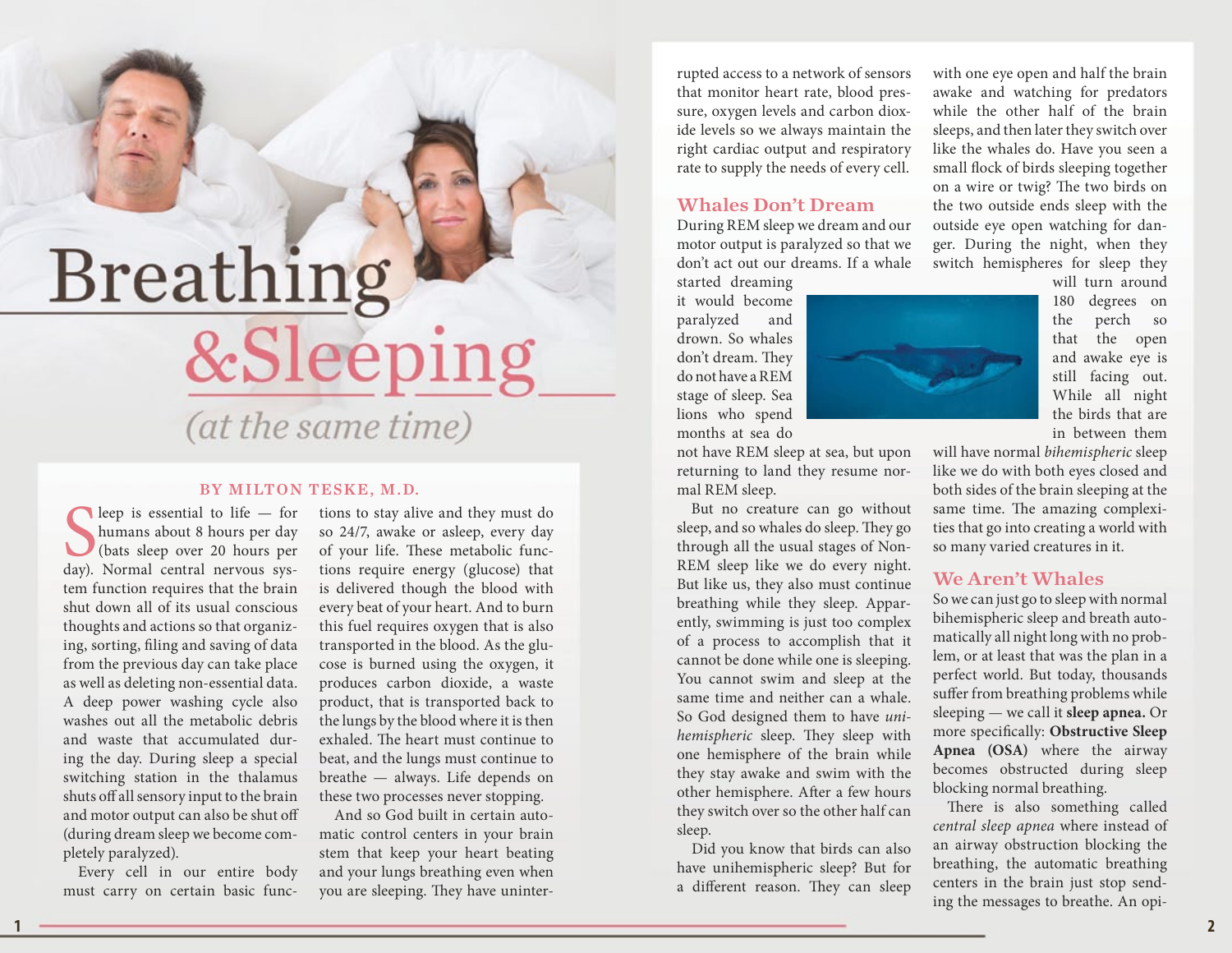

ate overdose would be an example of this type of apnea. Too much heroin or methadone or oxycodone will put the automatic breathing centers to sleep. They stop sending the message to breathe, and when the breath ing stops death will soon follow. So unless someone quickly intervenes and starts breathing for them or gives them an emergency shot of Narcan to reverse the opiate, respiratory arrest will be the cause of death.

#### Obstructive Sleep Apnea

OSA is more common as we get older and gain more weight, and snoring becomes a problem. Here is what happens: As we fall asleep, all of our muscles relax and the tongue can fall back and the soft palate and uvula sag back into the throat. If we have gained some increased fat in the tis sues of our neck and throat then this airway through which we must breathe can partially or completely block.

Snoring is the loud noise created when our breathing tries to force air though this narrowed, blocked space. As it worsens, it can be completely blocked off preventing air move -

ment. Then the oxygen level starts to drop and the carbon dioxide level rises and the sensors start sending emergency alarm signals to the brain "Wake up! We need oxygen! We need to breathe!" So our brain arouses us from our deepening sleep, we tight en up the airway muscles and gasp some air through this space and then drift back to sleep only repeating this cycle over and over throughout the night. We might not fully wake up and remember these awakenings the next morning, but we never are able to get past the early, shallow phases of sleep down into the really deep sleep we so desperately need because we are constantly being awakened. OSA leaves one in a perpetual state of sleep deprivation.

# OSA Symptoms

- Loud snoring, especially snoring that is loud enough to disturb you or others trying to sleep near you.
- OSA snoring is usually loud est when lying on your back and improves when turning on your side.
- Abrupt awakenings accompanied by gasping or choking.
- Intermittent pauses in your breath ing while sleeping are often very noticeable to another listening to you sleep.
- Do you have a big neck or are you overweight or obese?
- Excessive daytime sleepiness.
- Drowsiness which may cause you to fall asleep while working, read ing, watching TV or even while driving.
- Difficulty concentrating during the day.
- High blood pressure.
- Nighttime sweating.
- Awakening with a dry mouth, sore throat, headache or gasping feeling.

OSA is associated with high blood pressure, heart attacks, heart failure, strokes, diabetes, obesity and high cholesterol — all of the usual meta bolic syndrome diseases that are so common here. While the same life style factors that lead to these dis eases lead to OSA, it is also true that OSA and its associated ongoing sleep deprivation contribute to and worsen all these other diseases. OSA can be effectively treated, and if you do have it I would highly recommend that you get it treated.

## Diagnosis

If you or your spouse think you might have OSA, see your doctor, an ENT specialist, or a sleep specialist. They can order a sleep study to see if you have OSA or not. You will go to a sleep lab at bedtime and they will hook you up to multiple monitor ing devices that will measure your brain electrical sleep waves, heart rate, respiratory rate, oxygen level, larynx movement, camera, etc. With all these concurrent measurements, it will be easy to see if you are apneic, if your oxygen is dropping, and if you are disrupting your normal sleep.

If you are having frequent epi sodes of OSA, the second step is to try a CPAP machine either on a subsequent night or even that same night in a split study. CPAP stands for Continuous Positive Airway Pressure. It is a machine with a mask that fits over your nose or entire face and blows air in continuously while you sleep. It maintains a positive pressure inside your airway while you sleep. This air pressure holds the airway open even when your tongue and other tissues relax. This way you can continue to breathe in and out without being blocked. This normal breathing will allow your sleep to progress through its normal deep sleep cycles as it should. This part of the study will tell them what pressure setting you need to hold your airway open, so they can set the machine to the right setting for you.

# OSA Treatment

Lifestyle measures, particularly significant weight loss, can help to restore a normal airway. For some, even a 10% weight loss may be enough to push things back far enough to restore normal sleep. Sleeping on your side can help some. Avoid alco hol and sleeping pills or tranquiliz ers as these will always worsen sleep apnea. A few have been benefited by oral devices that hold the jaw for ward while sleeping. But most people will benefit from a CPAP machine every night. Your insurance should cover this after a positive sleep study has been done. Some may require some surgical procedure to correct some anatomic problems causing the obstructed airway. Enlarged tonsils or a deviated septum or enlarged turbinates can contribute to airway obstruction. Extra soft palate tissue can be removed and the back of the tongue can be reduced.